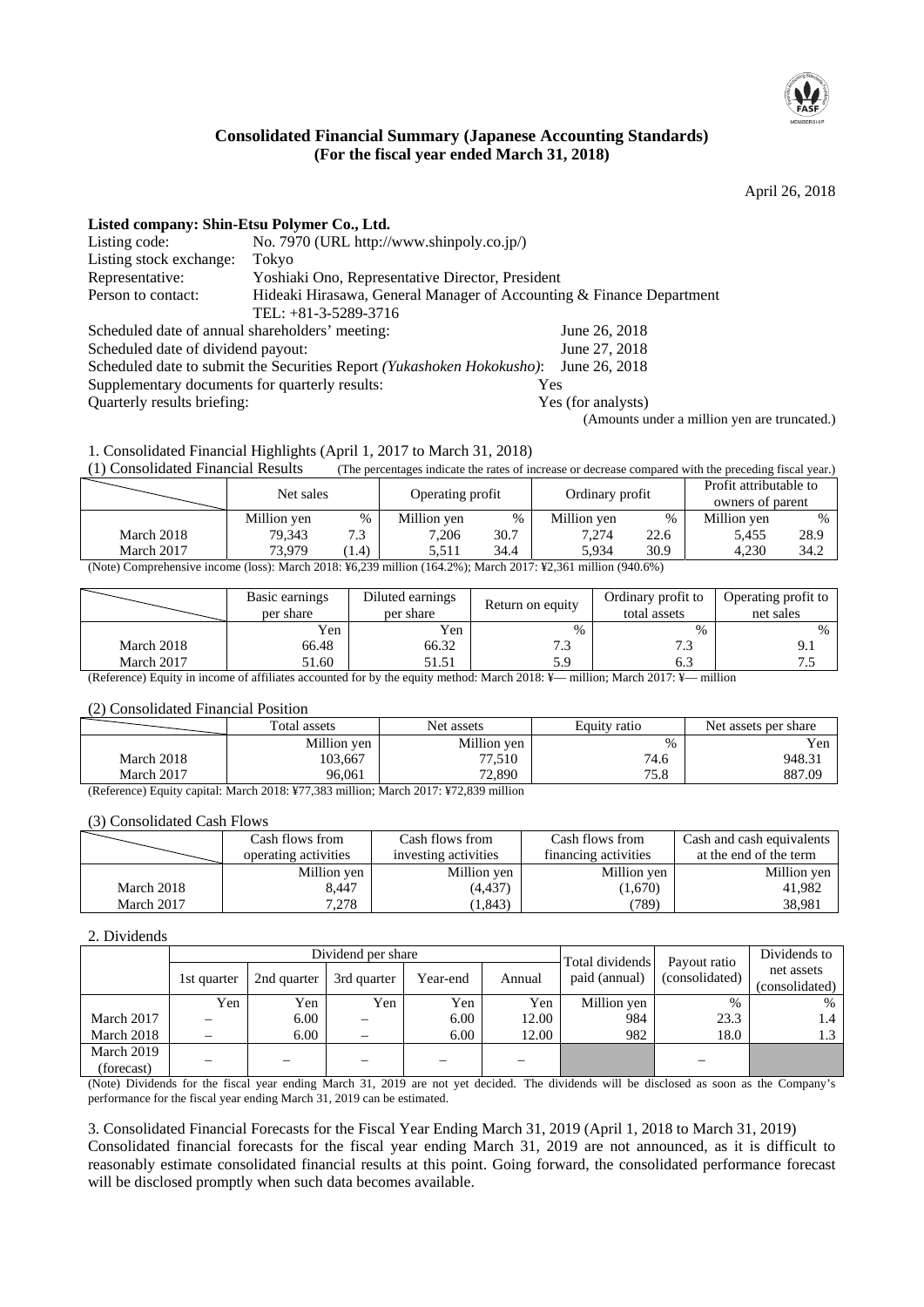| (1) Any change in important subsidiaries during the year<br>(any changes in specific subsidiaries accompanied by a change in the scope of consolidating): None<br>Newly added: None (Company name:                                                                                                              | ) Eliminated: None (Company name: |                              |
|-----------------------------------------------------------------------------------------------------------------------------------------------------------------------------------------------------------------------------------------------------------------------------------------------------------------|-----------------------------------|------------------------------|
| (2) Any changes in accounting policies and changes or restatement of accounting estimates<br>1. Changes in accounting policies associated with the revision of accounting standards, etc.:<br>2. Changes in accounting policies other than the above:<br>3. Changes in accounting estimates:<br>4. Restatement: |                                   | None<br>None<br>None<br>None |
| (3) Number of shares issued (common stock)                                                                                                                                                                                                                                                                      |                                   |                              |
| 1. Number of shares issued as of the term end (including treasury shares):                                                                                                                                                                                                                                      | March 2018                        | 82,623,376 shares            |
|                                                                                                                                                                                                                                                                                                                 | March 2017                        | 82,623,376 shares            |
| 2. Number of treasury shares as of the term end:                                                                                                                                                                                                                                                                | March 2018                        | 1,022,252 shares             |
|                                                                                                                                                                                                                                                                                                                 | March 2017                        | 513,092 shares               |
| 3. Average number of shares during the term:                                                                                                                                                                                                                                                                    | March 2018                        | 82,050,497 shares            |
|                                                                                                                                                                                                                                                                                                                 | March 2017                        | 81,989,544 shares            |

Reference: Non-Consolidated Financial Summary

\* Notes

#### 1. Non-Consolidated Financial Highlights (April 1, 2017 to March 31, 2018)

(1) Non-Consolidated Financial Results (The percentages indicate the rates of increase or decrease compared with the preceding fiscal year.)

|            | Net sales   |              | Operating profit |      | Ordinary profit |      | Profit      |       |
|------------|-------------|--------------|------------------|------|-----------------|------|-------------|-------|
|            | Million yen | %            | Million yen      | $\%$ | Million ven     | %    | Million ven | $\%$  |
| March 2018 | 51,120      | 10.0         | 2,753            | 66.2 | 4.077           | 40.0 | 5.004       | 132.7 |
| March 2017 | 46.454      | <u>، ، ،</u> | .656             | 10.0 | 2.912           | 88.7 | 2.150       | 57.7  |

|            | Basic earnings<br>per share | Diluted earnings<br>per share |
|------------|-----------------------------|-------------------------------|
|            | Yen                         | Yen                           |
| March 2018 | 60.99                       | 60.84                         |
| March 2017 | 26.23                       | 26.18                         |

## (2) Non-Consolidated Financial Position

|            | Total assets | Net assets  | Equity ratio | Net assets per share |
|------------|--------------|-------------|--------------|----------------------|
|            | Million yen  | Million yen | %            | Yen                  |
| March 2018 | 71,194       | 46,458      | 65.1         | 567.77               |
| March 2017 | 59.640       | 43.026      | 70<br>$\sim$ | 523.39               |

(Reference) Equity capital: March 2018: ¥46,330 million; March 2017: ¥42,975 million

#### This report on summaries of accounts is not subject to audits by certified public accountants or auditing firms.

#### Statement regarding the proper use of financial forecasts and other special remarks

The Company plans to hold a results briefing for analysts on May 9, 2018 (Wednesday). Documents to be distributed at the results briefing will be posted on the Company's website immediately after the briefing was held.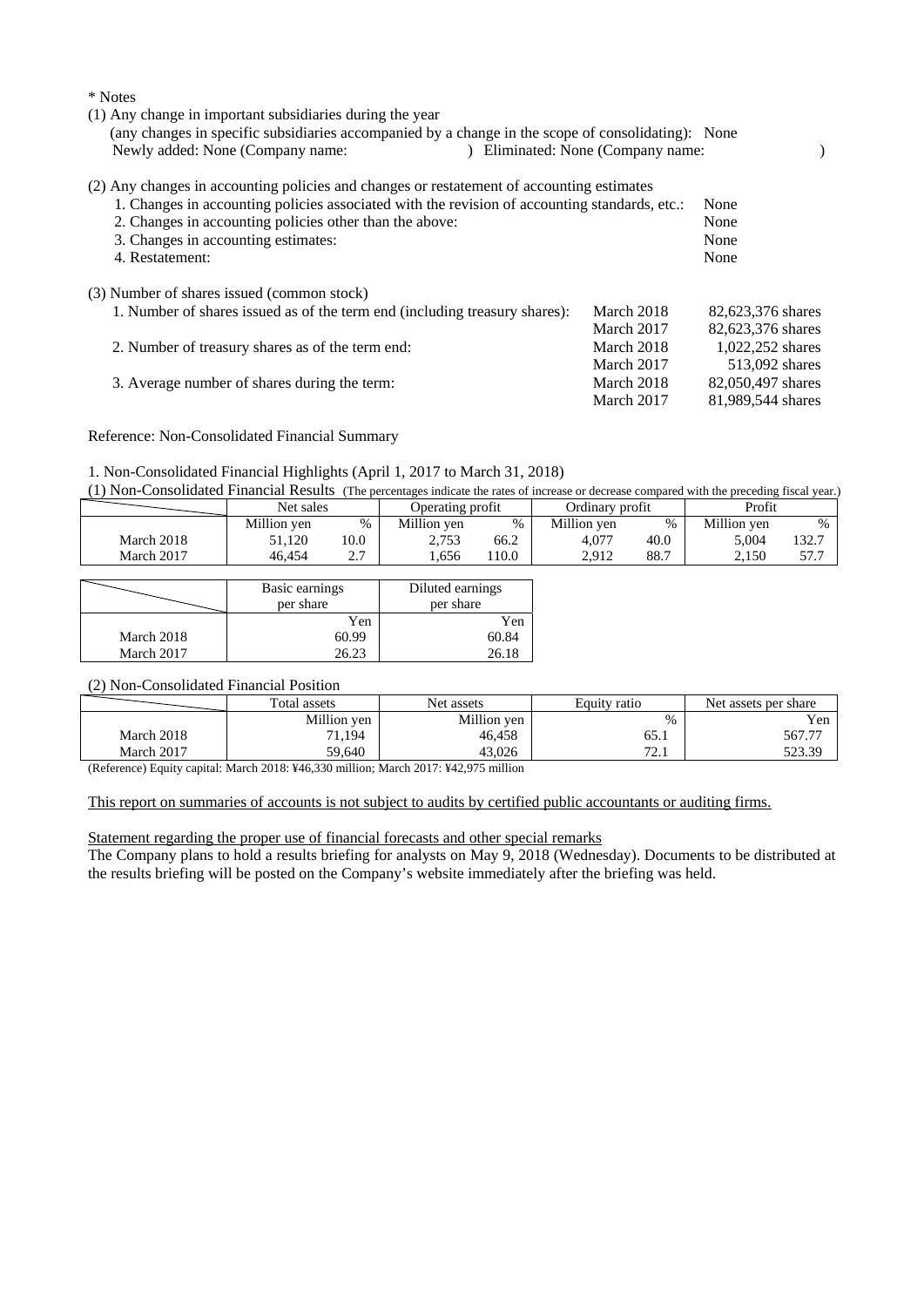Accompanying Materials – Contents

| 1. |                                                                                         |  |
|----|-----------------------------------------------------------------------------------------|--|
|    |                                                                                         |  |
|    |                                                                                         |  |
|    |                                                                                         |  |
|    |                                                                                         |  |
|    |                                                                                         |  |
| 2. |                                                                                         |  |
|    |                                                                                         |  |
|    |                                                                                         |  |
| 3. |                                                                                         |  |
|    |                                                                                         |  |
|    | (2) Consolidated Statements of Income / Consolidated Statement of Comprehensive Income7 |  |
|    |                                                                                         |  |
|    | (4)                                                                                     |  |
|    |                                                                                         |  |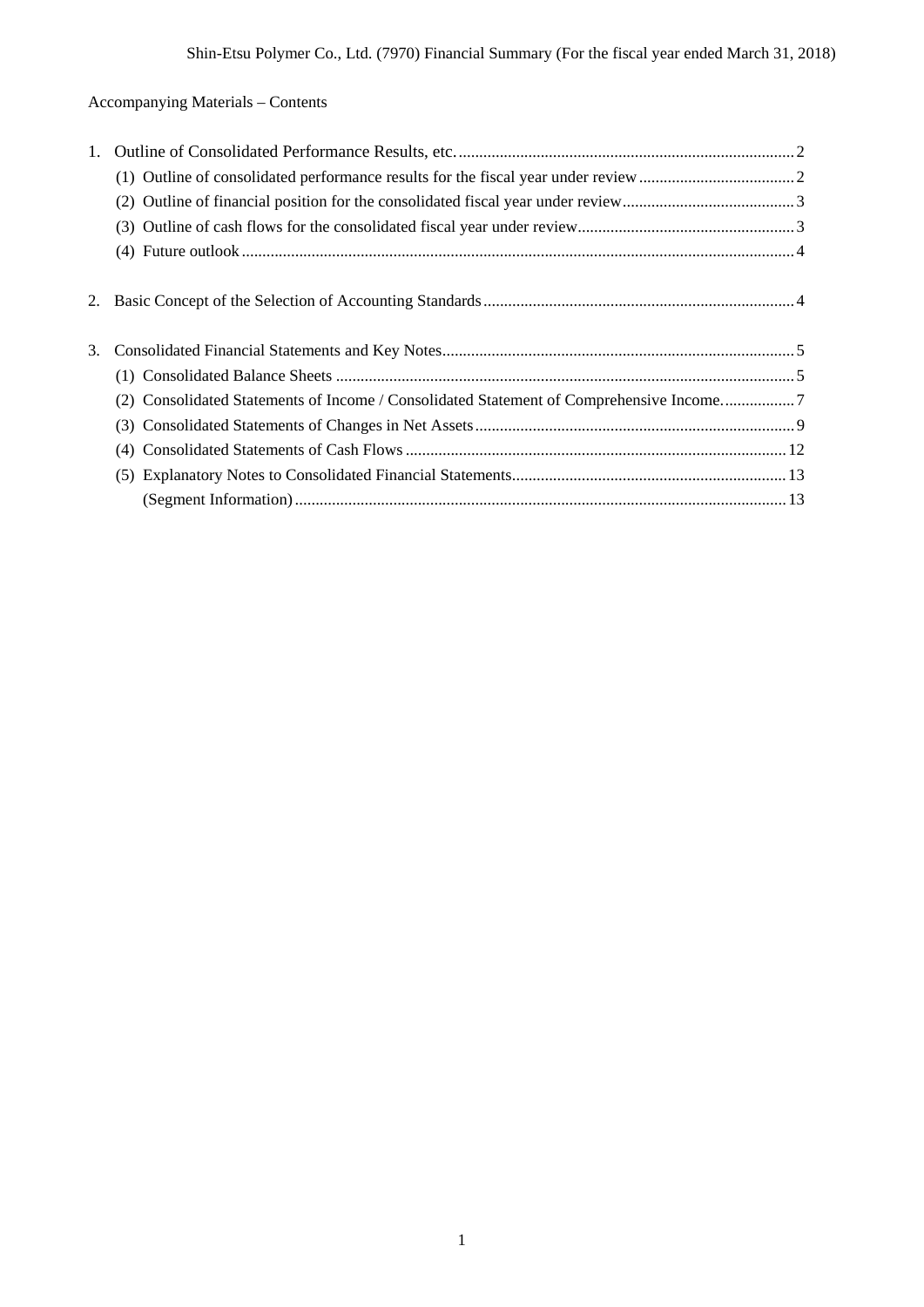## **1. Outline of Consolidated Performance Results, etc.**

(1) Outline of consolidated performance results for the fiscal year under review

The global economy experienced a moderate recovery, particularly in developed countries, which continued during the consolidated fiscal ended March 31, 2018. The U.S. economy, backed largely by strong consumer spending and higher corporate earnings, maintained its recovery trend despite the uncertainty of the current administration, and the European economy maintained a moderate recovery trend thanks in part to monetary easing and the revival of emerging economies. In Asia, the Chinese government's economic policies promoted economic stability after the country experienced a slowdown, and the ASEAN economies remained on track for recovery.

The Japanese economy continued to recover slowly through the largely stable depreciation of the yen, a sustained increase in corporate earnings, and solid consumer spending supported by improved employment and income conditions.

In the Group's business environment, the semiconductor industry remained active and demand in the automotive sector continued to be strong.

In this operating environment, the Group continued to carry out its sales activities with a focus on boosting sales of key products and products of new businesses in Japan and abroad. In addition, the Group absorbed four subsidiaries operating domestic production at the beginning of the fiscal year under review and commenced organizational operation with combined management resources while also engaging actively in capital investment, primarily to increase its production capacity in Japan and abroad.

As a result, consolidated net sales during the fiscal year under review increased 7.3% year on year, to ¥79,343 million, operating profit rose 30.7% year on year, to ¥7,206 million, ordinary profit grew 22.6% year on year, to ¥7,274 million, and profit attributable to owners of parent was up 28.9% year on year, to ¥5,455 million.

Consolidated results by segment are as follows.

#### 1) Electronic Devices segment

In the Electronic Devices segment, overall sales increased year on year as a result of continued steady shipments, particularly of automotive input devices, which contributed significantly to income growth.

In the business of input devices constituting core products, shipments of automotive key switches remained strong following an increase in the number of vehicle-mounted electronic switches and automobile models with the switches installed. Meanwhile, shipments of slim notebook personal computer touchpads remained sluggish due to the effects of the stagnation in the personal computer market and the failure to win orders for new models. As for display-related products, signs of a recovery in shipments of LCD connectors emerged, but sales of view control films (VCFs) were weak due to a decline in demand for ATMs. In the business of component-related products, while sales of electronic-part testing connectors as the mainstay products were affected by production adjustments of smartphone components, sales of products for other components increased.

As a result, segment sales amounted to ¥19,554 million (up 4.9% year on year), and segment operating profit was ¥1,529 million (up 29.3% year on year).

#### 2) Precision Molding Products segment

In the Precision Molding Products segment, strong shipments of semiconductor-related containers resulted in year-on-year growth in overall sales, which helped profits increase.

Sales of semiconductor-related containers rose significantly, buoyed by strong shipments not only of core products such as 300-mm wafer containers but also those for small-diameter wafers on the back of growing demand in the semiconductor industry. Sales of components for office automation equipment remained at the same level as a year earlier, despite a recovery in shipments of development rollers for laser printers as the mainstay products. Sales of carrier tape-related products increased, owing to strong sales of automotive semiconductors and recovery in demand particularly for electronic components for smartphones. In silicone rubber molded products, shipments of mainstay products for medical equipment grew steadily; sales, however, did not grow.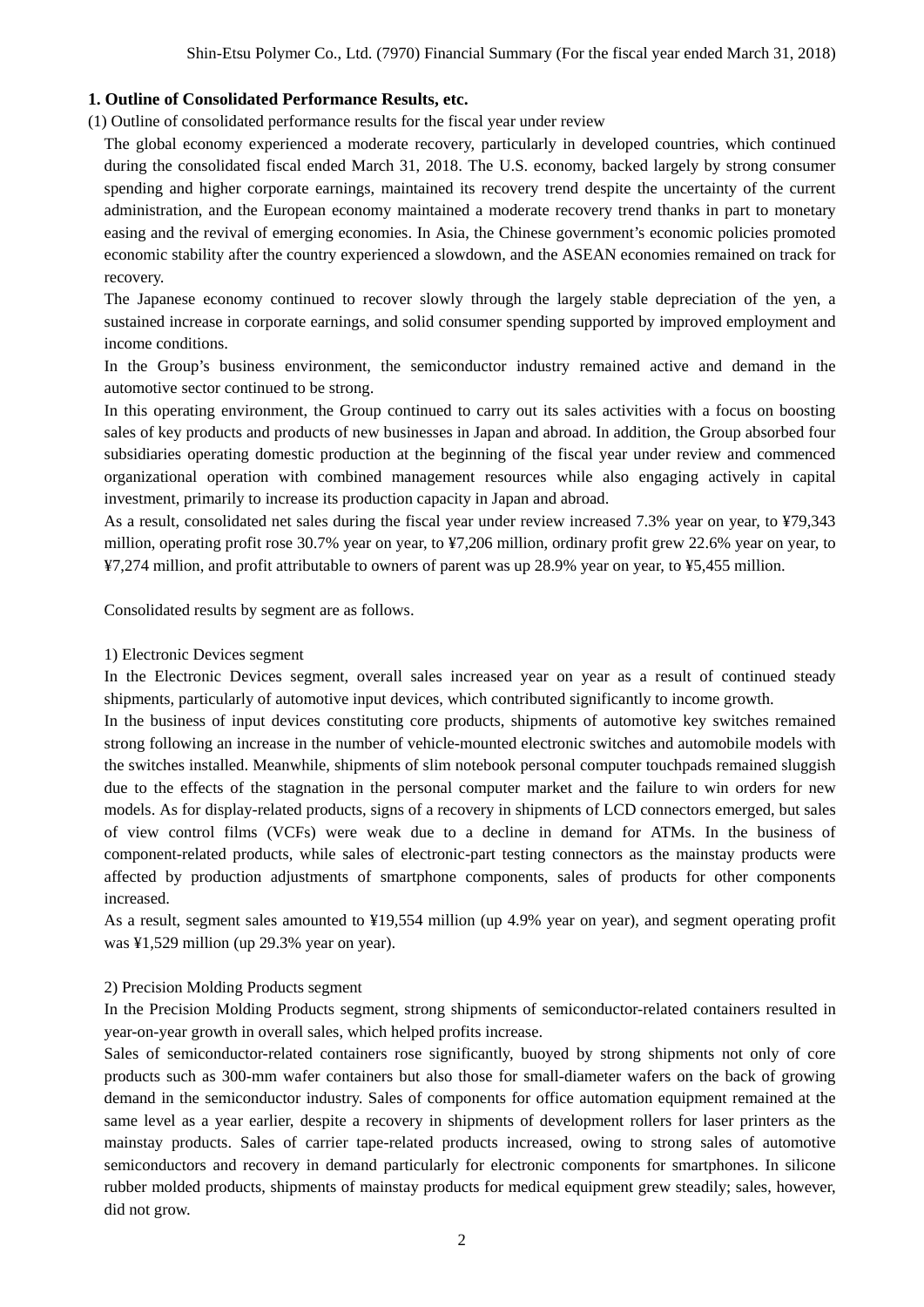As a result, segment sales stood at ¥34,369 million (up 10.6% year on year), and operating profit was ¥5,057 million (up 12.3% year on year).

#### 3) Housing & Living Materials segment

Overall sales in the Housing & Living Materials segment exceeded the segment sales of a year earlier, which contributed to regaining profitability, thanks to new pricing, efforts to increase efficiency, and sales promotions for products of new businesses, despite the extremely harsh market environment of mainstay products.

In the segment of packing materials such as wrapping films, shipments to food supermarkets and the food service industry struggled to grow and price revisions were difficult, and sales remained flat as a result. Sales of PVC pipes and related products increased from a year earlier, amid intense competition, after the segment secured sufficient orders while implementing price revisions. Shipments of plastic compounds for automobiles and FA robot cables remained at a high level and helped to achieve a significant increase in sales. While the market remained sluggish, sales of exterior materials grew from a year earlier following the development of new customers and the expansion of product lines. Sales of conductive polymer, a new business product, grew significantly for use in electrostatic products and electronic components.

As a result, segment sales stood at ¥18,703 million (up 8.3% year on year) and operating profit was ¥448 million, compared with operating loss of ¥116 million for the previous fiscal year.

#### 4) Others segment

Overall sales in the Others segment decreased year on year despite efforts to steadily receive construction orders such as the new construction and renovation of commercial facilities, particularly in Tokyo and neighboring areas, and the interior construction of public facilities.

The Others segment includes the development of new businesses.

As a result, segment sales amounted to ¥6,715 million (down 3.9% year on year) and operating profit was ¥171 million, compared with operating loss of ¥58 million for the previous fiscal year.

#### (2) Outline of financial position for the consolidated fiscal year under review

Total assets at the end of the consolidated fiscal year under review increased ¥7,605 million from the end of the previous fiscal year, to ¥103,667 million. This result was mainly attributable to increases of ¥2,871 million in cash and deposits, ¥1,466 million in construction in progress, ¥973 million in merchandise and finished goods, ¥474 million in accounts receivable - other, ¥455 million in notes and accounts receivable - trade, ¥368 million in raw materials and supplies, ¥363 million in machinery, equipment and vehicles (net), and ¥329 million yen in other of current assets.

Liabilities at the end of the consolidated fiscal year under review increased ¥2,985 million from the end of the previous fiscal year, to ¥26,156 million. This result was mainly due to increases of ¥1,838 million in other of current liabilities, ¥587 million in notes and accounts payable - trade, ¥449 million in accounts payable - other, and ¥443 million in net defined benefit liability, despite a decrease of ¥317 million in accrued expenses.

Net assets at the end of the consolidated fiscal year under review increased ¥4,620 million from the end of the previous fiscal year, to ¥77,510 million, mainly reflecting increases of ¥4,433 million in retained earnings and ¥752 million in foreign currency translation adjustment, despite a decrease of ¥673 million in the acquisition of treasury share.

(3) Outline of cash flows for the consolidated fiscal year under review

Cash and cash equivalents (hereinafter "cash") at the end of the consolidated fiscal year under review increased ¥3,000 million from the end of the previous fiscal year, to ¥41,982 million.

Cash flows by activities and contributing factors were as follows:

(Cash flows from operating activities)

Net cash provided by operating activities was ¥8,447 million for the consolidated fiscal year under review, an increase of ¥1,168 million from the previous fiscal year. Contributing factors included profit before income taxes of ¥7,274 million, depreciation of ¥3,011 million, and an increase of ¥1,834 million in notes and accounts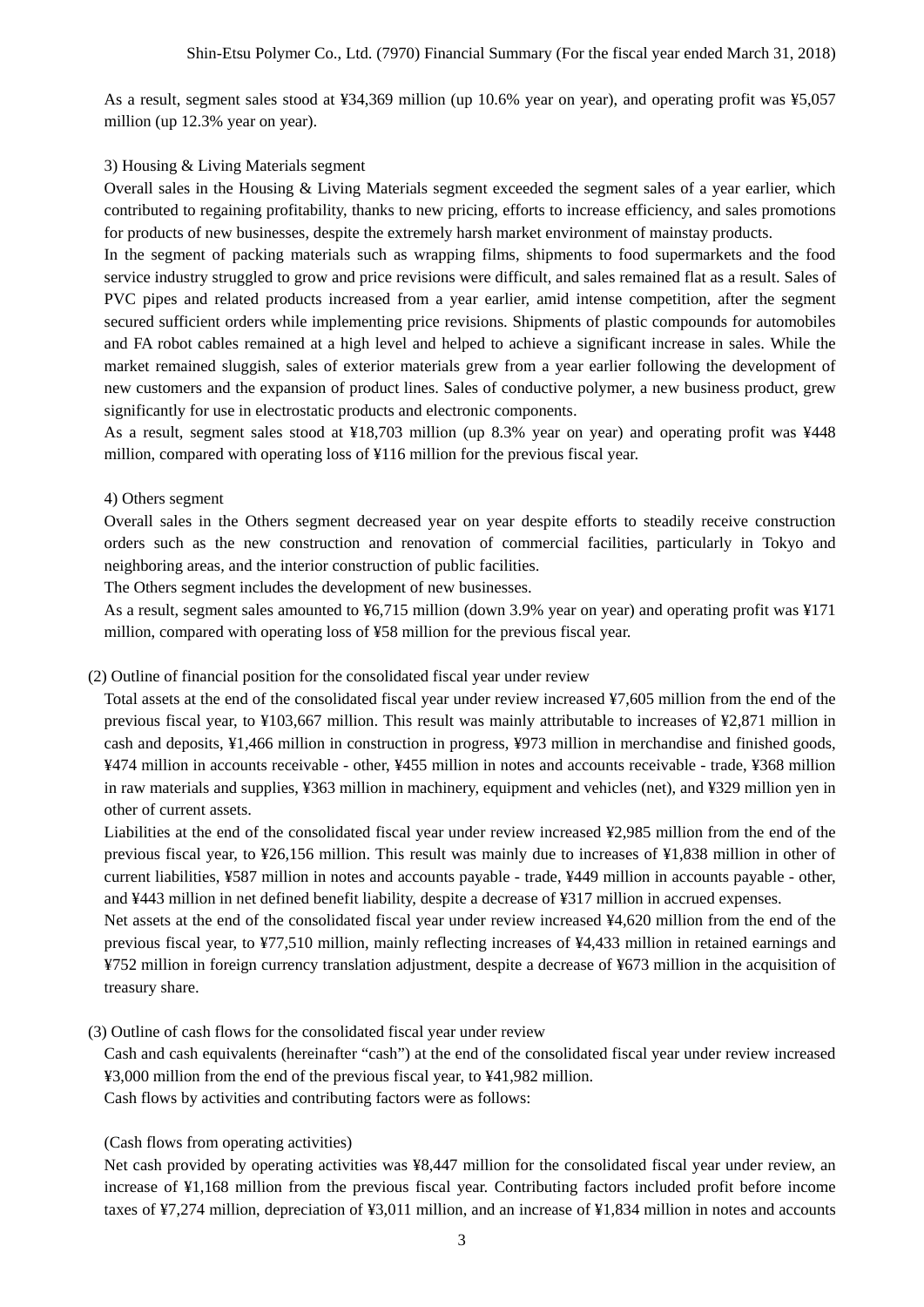payable-trade, as well as factors that contributed to a decrease, including ¥1,602 million for corporate taxes paid and increases of ¥1,333 million in inventories and ¥1,096 million in notes and accounts receivable-trade. (Cash flows from investing activities)

Net cash used in investing activities in the consolidated fiscal year under review was  $\frac{1}{4}$  4,437 million (a year-on-year increase of ¥ 2,594 million in expenditure), which was primarily attributable to the payment of ¥ 4,546 million for purchasing property, plant and equipment as well as a decrease of ¥ 146 million in time deposits.

#### (Cash flows from financing activities)

Net cash used in financing activities was ¥1,670 million in the consolidated fiscal year under review, a year-on-year increase in net cash used of ¥880 million. This result mainly reflected ¥984 million for dividends paid and ¥700 million for the acquisition of treasury share.

#### (4) Future outlook

With respect to the future business environment, there is an increasing sense of uncertainty due to trade friction between the United States and China and geopolitical risks mainly in northeast Asia and the Middle East, despite apparent signs of recovery in some emerging economies. Meanwhile, there is concern that the Japanese economy will be affected by weak consumer spending due to stagnant wage growth, the further appreciation of the Japanese yen and the impact of the labor shortage, although corporate capital spending is likely to remain steady.

Under these circumstances, the Group will accelerate the global expansion of its business through sales efforts that accurately anticipate growth in demand in the worldwide market, and by ensuring optimal production locations. At the same time, however, the future business environment surrounding the electric and electronic device and semiconductor industries, etc., the Group's business domains, remains uncertain and does not permit optimism. This reflects the unpredictable production trends of the Group's customers and intensifying competition with rival companies. In addition, the Group's mainstay products include those whose material prices are significantly affected by the market conditions and demand fluctuations and those that are traded in foreign currencies and are subject to exchange fluctuations. Accordingly, we have decided not to state our results forecast for the next fiscal year as of the time of the announcement of this consolidated financial summary, as it is difficult to reasonably estimate the business performance of the Group. We will announce our consolidated forecast as soon as is can be estimated.

#### **2. Basic Concept of the Selection of Accounting Standards**

The Group has decided to continue using the Japanese accounting standards, taking into account the year-on-year comparability and intercompany comparability of the consolidated financial statements. Meanwhile, we will examine the application of the Introduction of International Financial Reporting Standards (IFRS) by considering the conditions in Japan and abroad.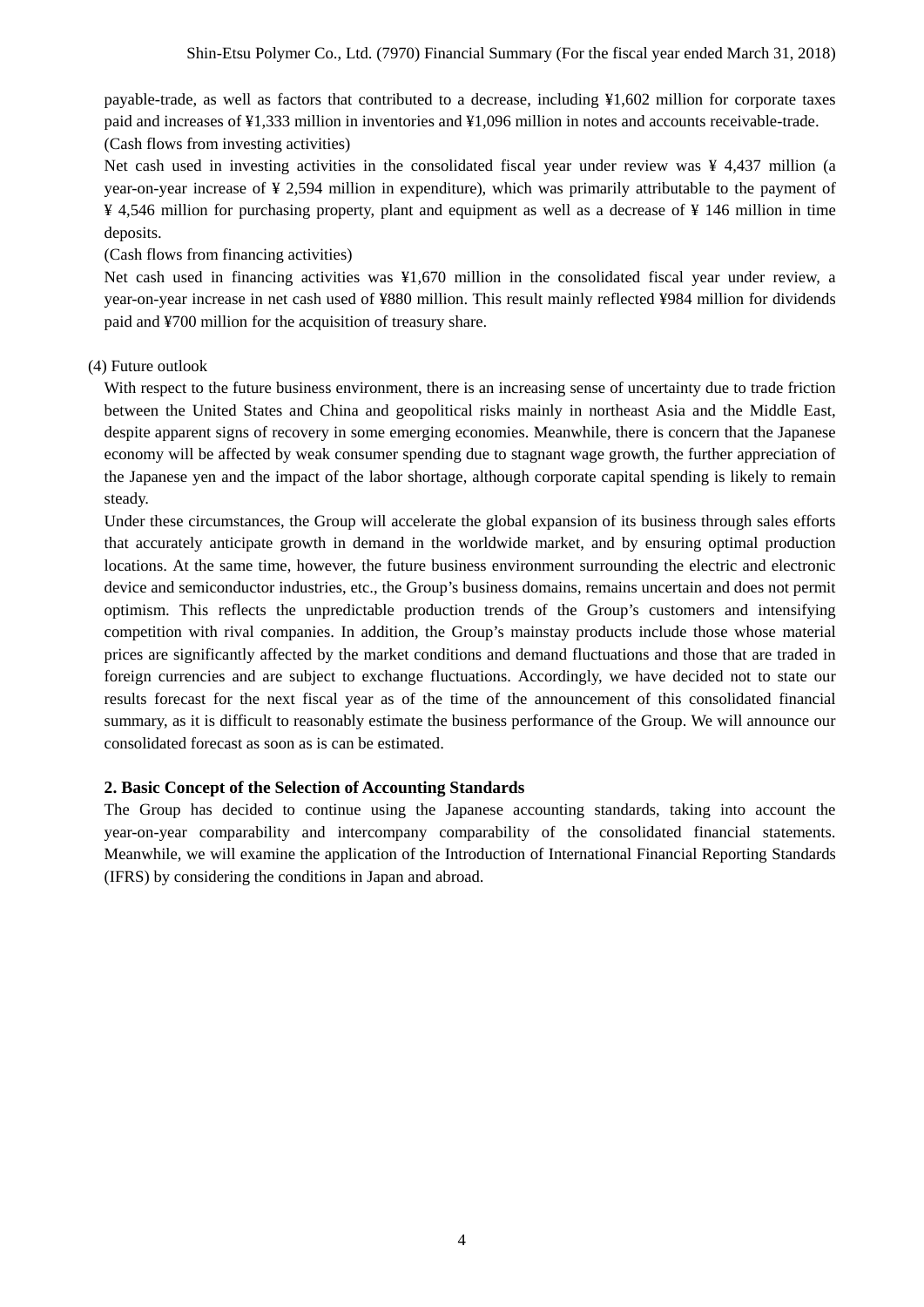# **3. Consolidated Financial Statements and Key Notes**

(1) Consolidated Balance Sheets

|                                        |                                                     | (Million yen)                                       |
|----------------------------------------|-----------------------------------------------------|-----------------------------------------------------|
|                                        | Year ended March 31, 2017<br>(As of March 31, 2017) | Year ended March 31, 2018<br>(As of March 31, 2018) |
| Assets                                 |                                                     |                                                     |
| Current assets                         |                                                     |                                                     |
| Cash and deposits                      | 40,236                                              | 43,107                                              |
| Notes and accounts receivable - trade  | 18,903                                              | 19,358                                              |
| Merchandise and finished goods         | 5,520                                               | 6,494                                               |
| Work in process                        | 1,147                                               | 1,341                                               |
| Raw materials and supplies             | 2,391                                               | 2,759                                               |
| Deferred tax assets                    | 1,042                                               | 1,004                                               |
| Accounts receivable - other            | 1,202                                               | 1,677                                               |
| Other                                  | 3,094                                               | 3,424                                               |
| Allowance for doubtful accounts        | (360)                                               | (350)                                               |
| Total current assets                   | 73,178                                              | 78,817                                              |
| Non-current assets                     |                                                     |                                                     |
| Property, plant and equipment          |                                                     |                                                     |
| Buildings and structures, net          | 6,781                                               | 6,780                                               |
| Machinery, equipment and vehicles, net | 4,564                                               | 4,928                                               |
| Land                                   | 6,471                                               | 6,715                                               |
| Construction in progress               | 1,003                                               | 2,470                                               |
| Other, net                             | 1,028                                               | 1,305                                               |
| Total property, plant and equipment    | 19,850                                              | 22,200                                              |
| Intangible assets                      |                                                     |                                                     |
| Software                               | 209                                                 | 102                                                 |
| Other                                  | 95                                                  | 72                                                  |
| Total intangible assets                | 305                                                 | 174                                                 |
| Investments and other assets           |                                                     |                                                     |
| Investment securities                  | 1,184                                               | 1,221                                               |
| Long-term loans receivable             | $\boldsymbol{0}$                                    | 5                                                   |
| Deferred tax assets                    | 450                                                 | 262                                                 |
| Other                                  | 1,091                                               | 984                                                 |
| Total investments and other assets     | 2,727                                               | 2,474                                               |
| Total non-current assets               | 22,882                                              | 24,849                                              |
| Total assets                           | 96,061                                              | 103,667                                             |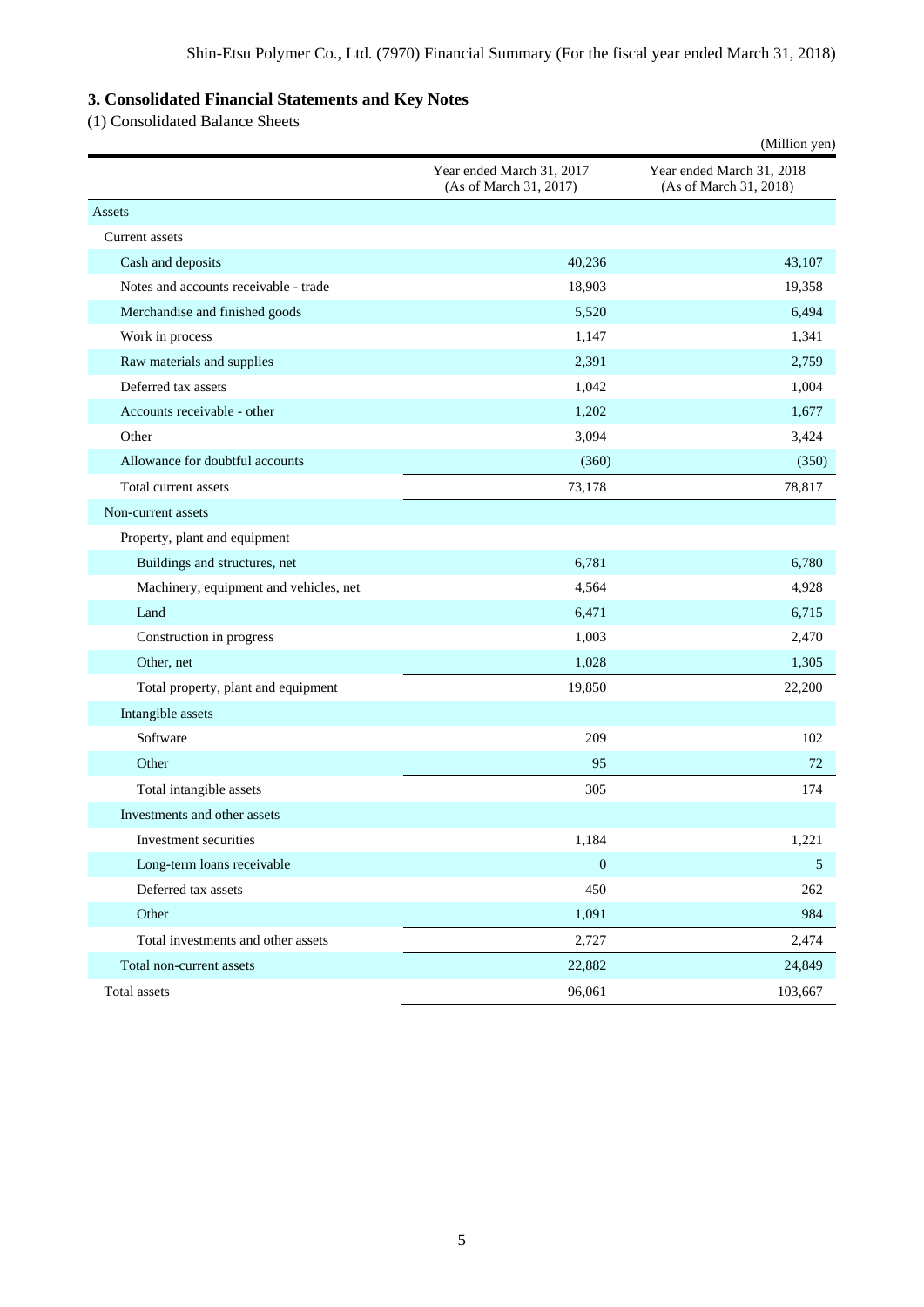|                                                          |                                                     | (Million yen)                                       |
|----------------------------------------------------------|-----------------------------------------------------|-----------------------------------------------------|
|                                                          | Year ended March 31, 2017<br>(As of March 31, 2017) | Year ended March 31, 2018<br>(As of March 31, 2018) |
| Liabilities                                              |                                                     |                                                     |
| <b>Current liabilities</b>                               |                                                     |                                                     |
| Notes and accounts payable - trade                       | 13,080                                              | 13,667                                              |
| Short-term loans payable                                 | $\boldsymbol{0}$                                    | $\mathbf{0}$                                        |
| Accounts payable - other                                 | 2,737                                               | 3,187                                               |
| Income taxes payable                                     | 966                                                 | 914                                                 |
| Accrued expenses                                         | 2,641                                               | 2,323                                               |
| Provision for bonuses                                    | 1,167                                               | 1,254                                               |
| Provision for directors' bonuses                         | 46                                                  | 37                                                  |
| Other                                                    | 987                                                 | 2,825                                               |
| Total current liabilities                                | 21,628                                              | 24,211                                              |
| Non-current liabilities                                  |                                                     |                                                     |
| Long-term loans payable                                  | $\boldsymbol{0}$                                    |                                                     |
| Net defined benefit liability                            | 1,231                                               | 1,675                                               |
| Other                                                    | 310                                                 | 269                                                 |
| Total non-current liabilities                            | 1,542                                               | 1,945                                               |
| <b>Total liabilities</b>                                 | 23,171                                              | 26,156                                              |
| <b>Net Assets</b>                                        |                                                     |                                                     |
| Shareholders' equity                                     |                                                     |                                                     |
| Capital stock                                            | 11,635                                              | 11,635                                              |
| Capital surplus                                          | 10,718                                              | 10,718                                              |
| Retained earnings                                        | 51,970                                              | 56,403                                              |
| Treasury shares                                          | (360)                                               | (1,033)                                             |
| Total shareholders' equity                               | 73,964                                              | 77,724                                              |
| Accumulated other comprehensive income                   |                                                     |                                                     |
| Valuation difference on available-for-sale<br>securities | 436                                                 | 463                                                 |
| Foreign currency translation adjustment                  | (1, 560)                                            | (807)                                               |
| Remeasurements of defined benefit plans, net of<br>tax   | (1)                                                 | 2                                                   |
| Total accumulated other comprehensive income             | (1, 125)                                            | (341)                                               |
| Share acquisition rights                                 | 51                                                  | 127                                                 |
| Total net assets                                         | 72,890                                              | 77,510                                              |
| Total liabilities and net assets                         | 96,061                                              | 103,667                                             |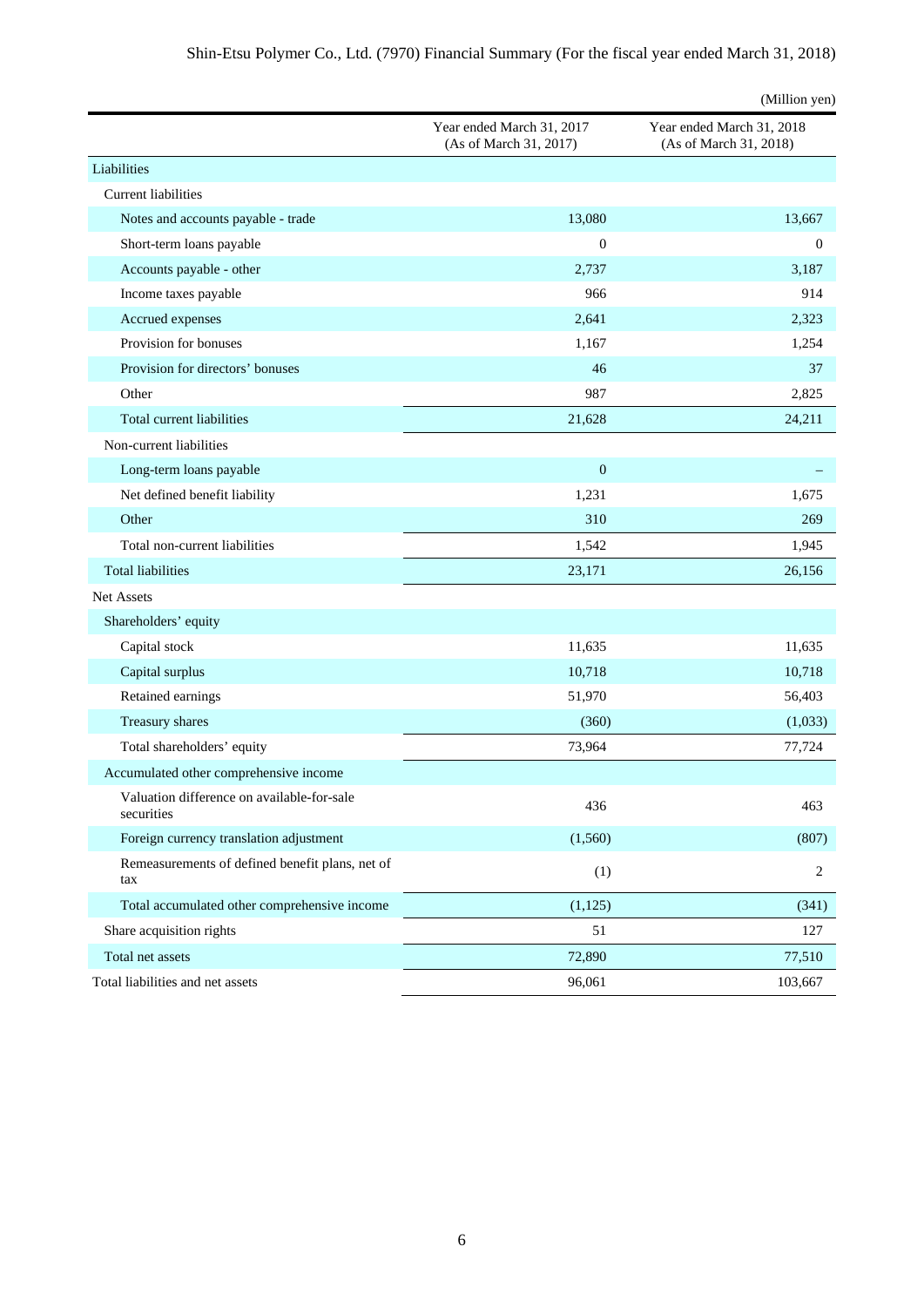# (2) Consolidated Statements of Income / Consolidated Statement of Comprehensive Income

Consolidated Statements of Income

|                                              |                                                                | (Million yen)                                                  |
|----------------------------------------------|----------------------------------------------------------------|----------------------------------------------------------------|
|                                              | Year ended March 31, 2017<br>(April 1, 2016 to March 31, 2017) | Year ended March 31, 2018<br>(April 1, 2017 to March 31, 2018) |
| Net sales                                    | 73,979                                                         | 79,343                                                         |
| Cost of sales                                | 51,287                                                         | 54,715                                                         |
| Gross profit                                 | 22,692                                                         | 24,627                                                         |
| Selling, general and administrative expenses | 17,180                                                         | 17,421                                                         |
| Operating profit                             | 5,511                                                          | 7,206                                                          |
| Non-operating income                         |                                                                |                                                                |
| Interest income                              | 209                                                            | 264                                                            |
| Foreign exchange gains                       | 140                                                            |                                                                |
| Other                                        | 127                                                            | 120                                                            |
| Total non-operating income                   | 478                                                            | 384                                                            |
| Non-operating expenses                       |                                                                |                                                                |
| Interest expenses                            | 25                                                             | 24                                                             |
| Foreign exchange losses                      |                                                                | 220                                                            |
| Loss on retirement of non-current assets     | 22                                                             | 65                                                             |
| Other                                        | $\overline{7}$                                                 | 5                                                              |
| Total non-operating expenses                 | 55                                                             | 316                                                            |
| Ordinary profit                              | 5,934                                                          | 7,274                                                          |
| <b>Extraordinary losses</b>                  |                                                                |                                                                |
| <b>Impairment</b> loss                       | 210                                                            |                                                                |
| Loss on disposal of inventories              | 57                                                             |                                                                |
| Loss on liquidation of subsidiaries          | 59                                                             |                                                                |
| Total extraordinary losses                   | 327                                                            |                                                                |
| Profit before income taxes                   | 5,606                                                          | 7,274                                                          |
| Income taxes - current                       | 1,538                                                          | 1,610                                                          |
| Income taxes - deferred                      | (162)                                                          | 208                                                            |
| Total income taxes                           | 1,376                                                          | 1,819                                                          |
| Profit                                       | 4,230                                                          | 5,455                                                          |
| Profit attributable to owners of parent      | 4,230                                                          | 5,455                                                          |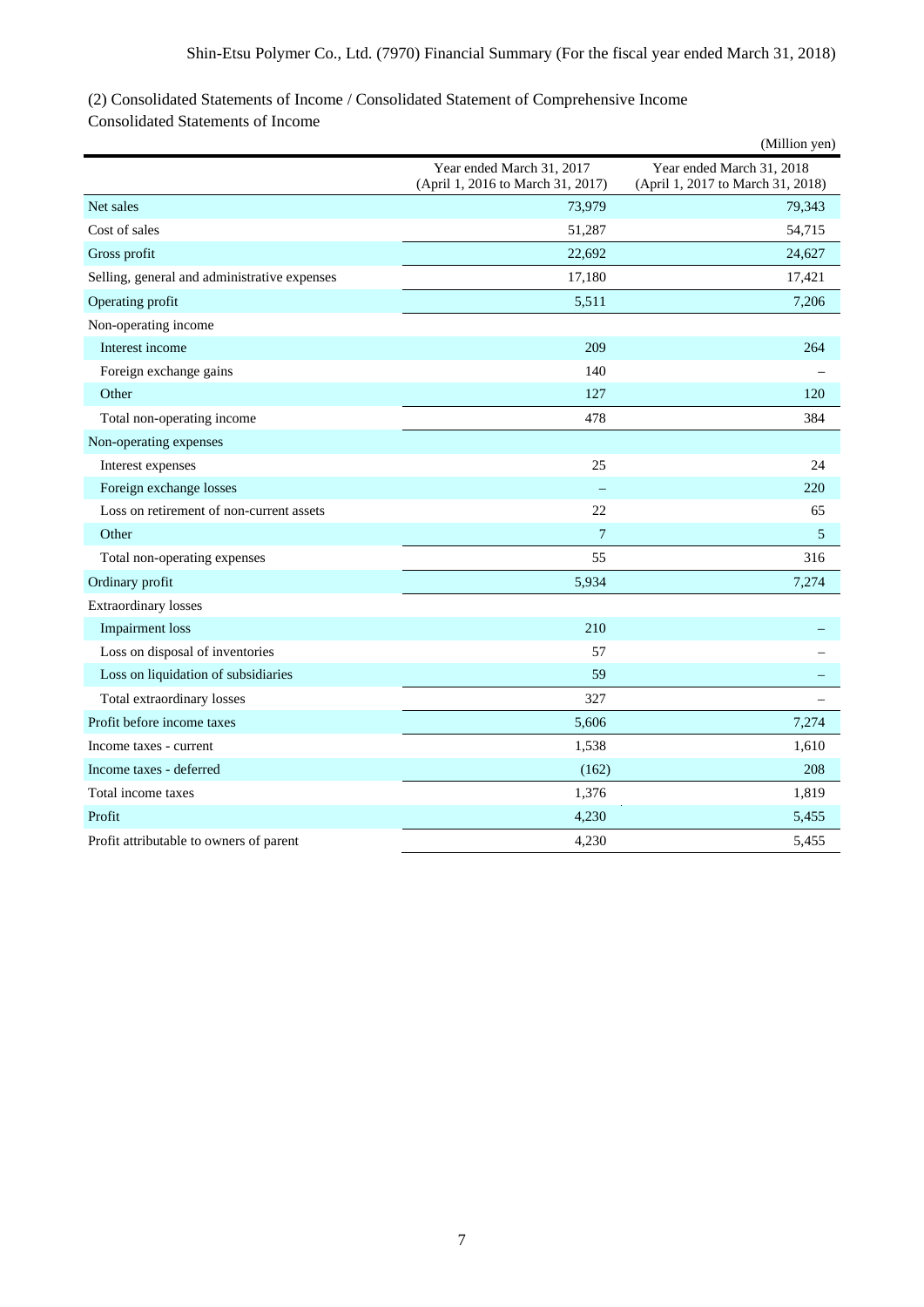|                                                          |                                                                | (Million yen)                                                  |
|----------------------------------------------------------|----------------------------------------------------------------|----------------------------------------------------------------|
|                                                          | Year ended March 31, 2017<br>(April 1, 2016 to March 31, 2017) | Year ended March 31, 2018<br>(April 1, 2017 to March 31, 2018) |
| Profit                                                   | 4,230                                                          | 5,455                                                          |
| Other comprehensive income                               |                                                                |                                                                |
| Valuation difference on available-for-sale securities    | 130                                                            | 27                                                             |
| Foreign currency translation adjustment                  | (2,009)                                                        | 752                                                            |
| Remeasurements of defined benefit plans, net of tax      | 9                                                              | 3                                                              |
| Total other comprehensive income                         | (1,869)                                                        | 783                                                            |
| Comprehensive income                                     | 2,361                                                          | 6,239                                                          |
| Comprehensive income attributable to                     |                                                                |                                                                |
| Comprehensive income attributable to owners of<br>parent | 2,361                                                          | 6.239                                                          |

# Consolidated Statement of Comprehensive Income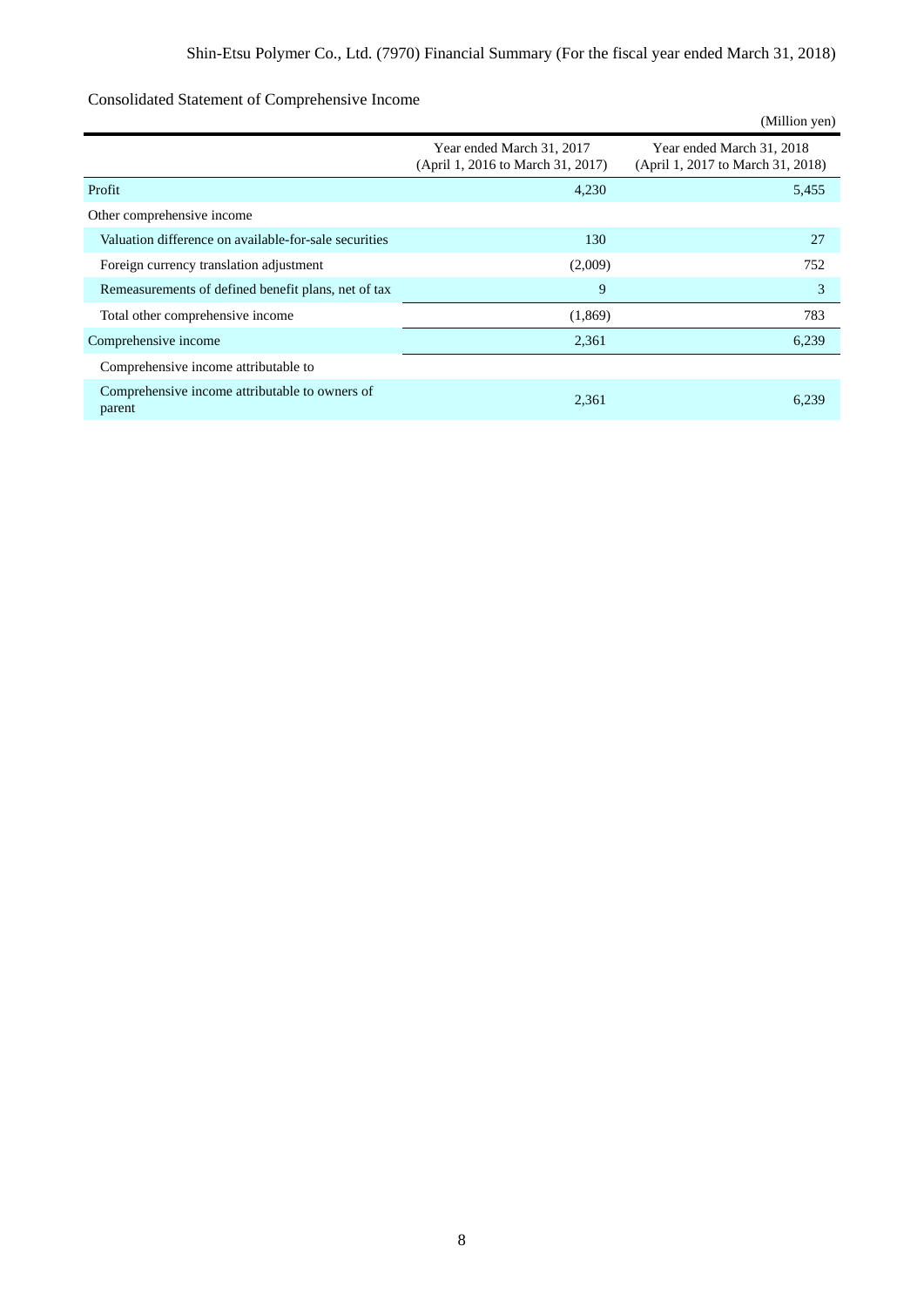# (3) Consolidated Statements of Changes in Net Assets

|                                         |                                                                | (Million yen)                                                  |
|-----------------------------------------|----------------------------------------------------------------|----------------------------------------------------------------|
|                                         | Year ended March 31, 2017<br>(April 1, 2016 to March 31, 2017) | Year ended March 31, 2018<br>(April 1, 2017 to March 31, 2018) |
| Shareholders' equity:                   |                                                                |                                                                |
| Capital stock:                          |                                                                |                                                                |
| Balance at the beginning of the year    | 11,635                                                         | 11,635                                                         |
| Changes during the fiscal year:         |                                                                |                                                                |
| Total changes during the fiscal year    |                                                                |                                                                |
| Balance at the current year-end         | 11,635                                                         | 11,635                                                         |
| Capital surplus:                        |                                                                |                                                                |
| Balance at the beginning of the year    | 10,718                                                         | 10,718                                                         |
| Changes during the fiscal year:         |                                                                |                                                                |
| Total changes during the fiscal year    |                                                                |                                                                |
| Balance at the current year-end         | 10,718                                                         | 10,718                                                         |
| Retained earnings:                      |                                                                |                                                                |
| Balance at the beginning of the year    | 48,667                                                         | 51,970                                                         |
| Changes during the fiscal year:         |                                                                |                                                                |
| Dividends of surplus                    | (860)                                                          | (985)                                                          |
| Profit attributable to owners of parent | 4,230                                                          | 5,455                                                          |
| Disposal of treasury shares             | (67)                                                           | (12)                                                           |
| Change of scope of consolidation        |                                                                | (23)                                                           |
| Total changes during the fiscal year    | 3,303                                                          | 4,433                                                          |
| Balance at the current year-end         | 51,970                                                         | 56,403                                                         |
| Treasury shares:                        |                                                                |                                                                |
| Balance at the beginning of the year    | (528)                                                          | (360)                                                          |
| Changes during the fiscal year:         |                                                                |                                                                |
| Purchase of treasury shares             | (0)                                                            | (700)                                                          |
| Disposal of treasury shares             | 168                                                            | 27                                                             |
| Total changes during the fiscal year    | 167                                                            | (673)                                                          |
| Balance at the current year-end         | (360)                                                          | (1,033)                                                        |
| Total shareholders' equity:             |                                                                |                                                                |
| Balance at the beginning of the year    | 70,493                                                         | 73,964                                                         |
| Changes during the fiscal year:         |                                                                |                                                                |
| Dividends of surplus                    | (860)                                                          | (985)                                                          |
| Profit attributable to owners of parent | 4,230                                                          | 5,455                                                          |
| Purchase of treasury shares             | (0)                                                            | (700)                                                          |
| Disposal of treasury shares             | 100                                                            | 14                                                             |
| Change of scope of consolidation        |                                                                | (23)                                                           |
| Total changes during the fiscal year    | 3,471                                                          | 3,759                                                          |
| Balance at the current year-end         | 73,964                                                         | 77,724                                                         |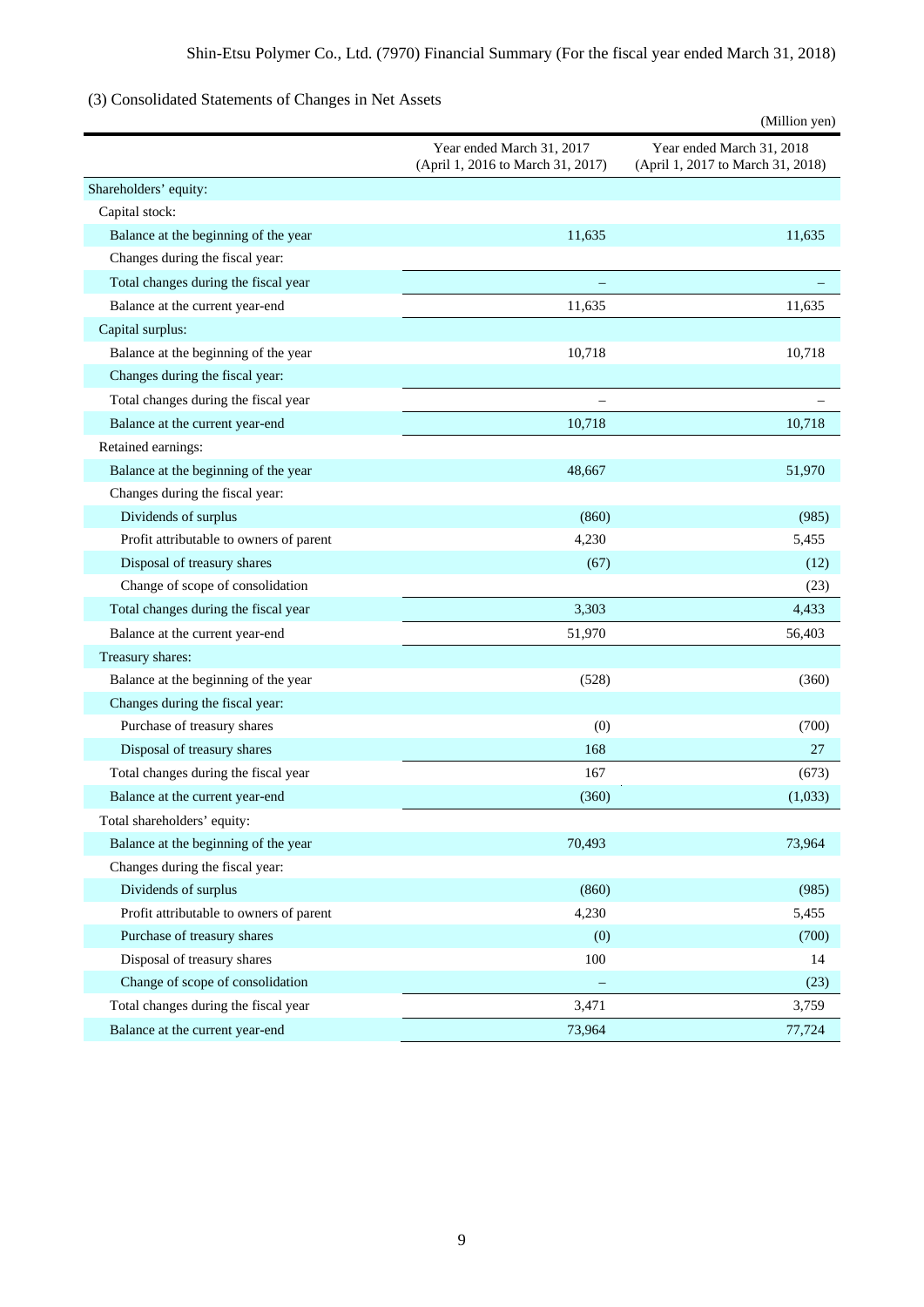|                                                         |                                                                | (Million yen)                                                  |
|---------------------------------------------------------|----------------------------------------------------------------|----------------------------------------------------------------|
|                                                         | Year ended March 31, 2017<br>(April 1, 2016 to March 31, 2017) | Year ended March 31, 2018<br>(April 1, 2017 to March 31, 2018) |
| Accumulated other comprehensive income:                 |                                                                |                                                                |
| Valuation difference on available-for-sale securities:  |                                                                |                                                                |
| Balance at the beginning of the year                    | 305                                                            | 436                                                            |
| Changes during the fiscal year:                         |                                                                |                                                                |
| Net changes of items other than shareholders'<br>equity | 130                                                            | 27                                                             |
| Total changes during the fiscal year                    | 130                                                            | 27                                                             |
| Balance at the current year-end                         | 436                                                            | 463                                                            |
| Foreign currency translation adjustment:                |                                                                |                                                                |
| Balance at the beginning of the year                    | 449                                                            | (1,560)                                                        |
| Changes during the fiscal year:                         |                                                                |                                                                |
| Net changes of items other than shareholders'<br>equity | (2,009)                                                        | 752                                                            |
| Total changes during the fiscal year                    | (2,009)                                                        | 752                                                            |
| Balance at the current year-end                         | (1,560)                                                        | (807)                                                          |
| Remeasurements of defined benefit plans, net of tax:    |                                                                |                                                                |
| Balance at the beginning of the year                    | (11)                                                           | (1)                                                            |
| Changes during the fiscal year:                         |                                                                |                                                                |
| Net changes of items other than shareholders'<br>equity | 9                                                              | 3                                                              |
| Total changes during the fiscal year                    | 9                                                              | 3                                                              |
| Balance at the current year-end                         | (1)                                                            | $\overline{2}$                                                 |
| Total accumulated other comprehensive income:           |                                                                |                                                                |
| Balance at the beginning of the year                    | 743                                                            | (1,125)                                                        |
| Changes during the fiscal year:                         |                                                                |                                                                |
| Net changes of items other than shareholders'<br>equity | (1,869)                                                        | 783                                                            |
| Total changes during the fiscal year                    | (1,869)                                                        | 783                                                            |
| Balance at the current year-end                         | (1, 125)                                                       | (341)                                                          |
| Share acquisition rights:                               |                                                                |                                                                |
| Balance at the beginning of the year                    | 15                                                             | 51                                                             |
| Changes during the fiscal year:                         |                                                                |                                                                |
| Net changes of items other than shareholders'<br>equity | 35                                                             | 76                                                             |
| Total changes during the fiscal year                    | 35                                                             | 76                                                             |
| Balance at the current year-end                         | 51                                                             | 127                                                            |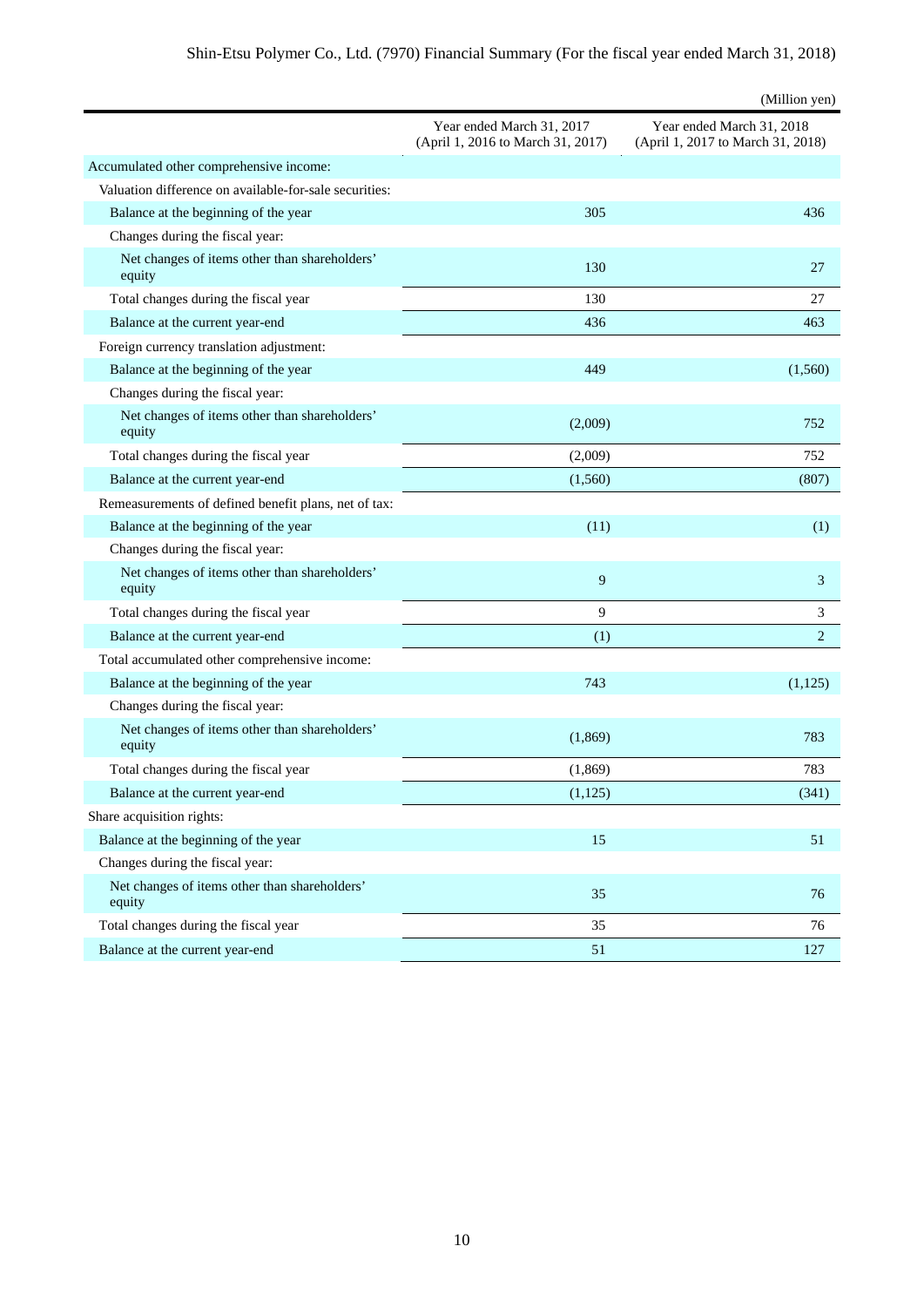|                                                         |                                                                | (Million yen)                                                  |
|---------------------------------------------------------|----------------------------------------------------------------|----------------------------------------------------------------|
|                                                         | Year ended March 31, 2017<br>(April 1, 2016 to March 31, 2017) | Year ended March 31, 2018<br>(April 1, 2017 to March 31, 2018) |
| Total net assets:                                       |                                                                |                                                                |
| Balance at the beginning of the year                    | 71,253                                                         | 72,890                                                         |
| Changes during the fiscal year:                         |                                                                |                                                                |
| Dividends of surplus                                    | (860)                                                          | (985)                                                          |
| Profit attributable to owners of parent                 | 4,230                                                          | 5,455                                                          |
| Purchase of treasury shares                             | (0)                                                            | (700)                                                          |
| Disposal of treasury shares                             | 100                                                            | 14                                                             |
| Change of scope of consolidation                        |                                                                | (23)                                                           |
| Net changes of items other than shareholders'<br>equity | (1,834)                                                        | 860                                                            |
| Total changes during the fiscal year                    | 1,636                                                          | 4,620                                                          |
| Balance at the current year-end                         | 72,890                                                         | 77,510                                                         |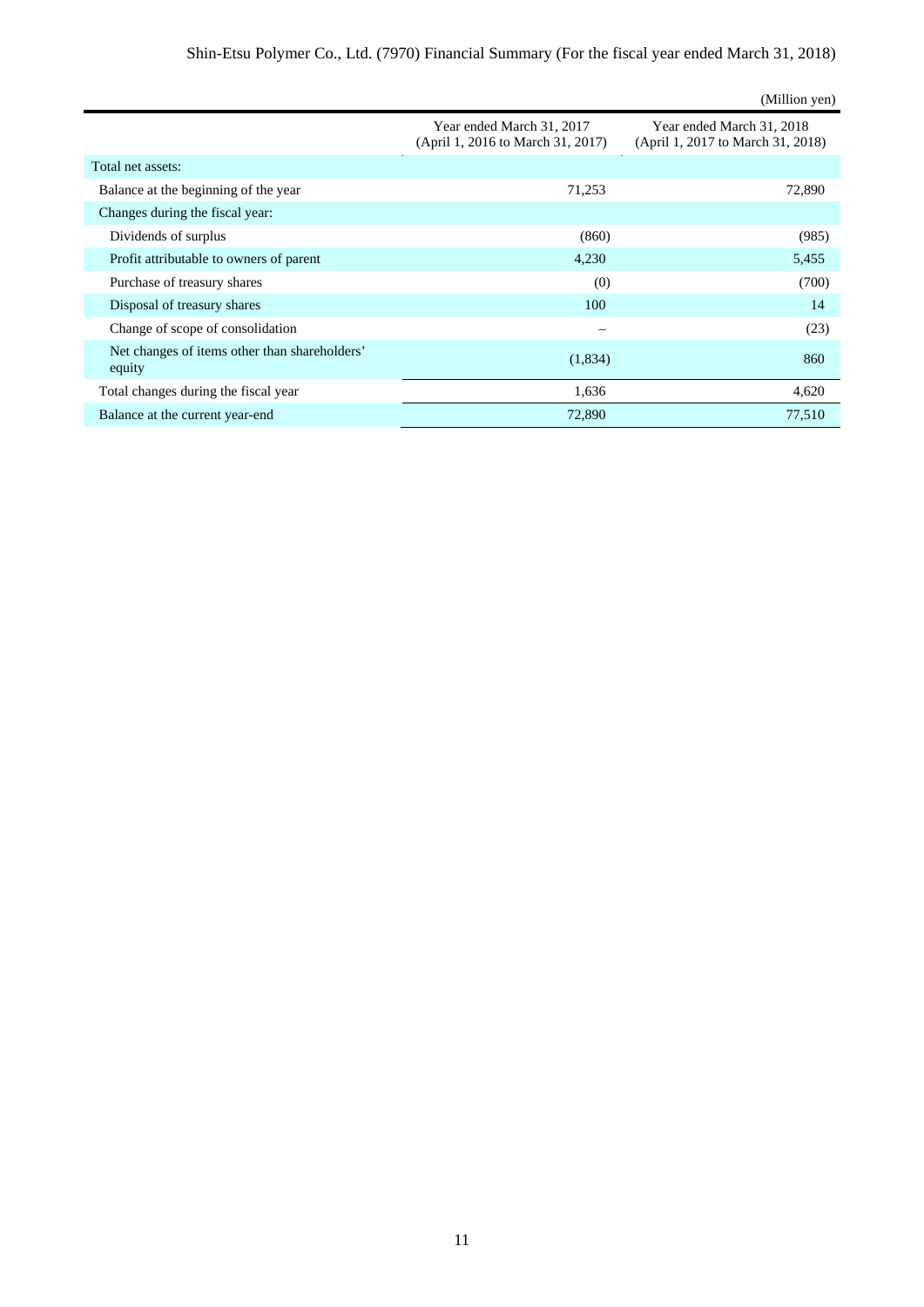# (4) Consolidated Statements of Cash Flows

|                                                                                                   |                                                                | (Million yen)                                                  |
|---------------------------------------------------------------------------------------------------|----------------------------------------------------------------|----------------------------------------------------------------|
|                                                                                                   | Year ended March 31, 2017<br>(April 1, 2016 to March 31, 2017) | Year ended March 31, 2018<br>(April 1, 2017 to March 31, 2018) |
| Cash flows from operating activities                                                              |                                                                |                                                                |
| Profit before income taxes                                                                        | 5,606                                                          | 7,274                                                          |
| Depreciation                                                                                      | 2,872                                                          | 3,011                                                          |
| Impairment loss                                                                                   | 210                                                            |                                                                |
| Increase (decrease) in net defined benefit liability                                              | (86)                                                           | 447                                                            |
| Interest and dividend income                                                                      | (234)                                                          | (290)                                                          |
| Interest expenses                                                                                 | 25                                                             | 24                                                             |
| Foreign exchange losses (gains)                                                                   | 17                                                             | (5)                                                            |
| Loss (gain) on liquidation of subsidiaries                                                        | 59                                                             |                                                                |
| Loss on retirement of non-current assets                                                          | 22                                                             | 65                                                             |
| Decrease (increase) in notes and accounts receivable<br>- trade                                   | (2,675)                                                        | (1,096)                                                        |
| Decrease (increase) in inventories                                                                | 86                                                             | (1,333)                                                        |
| Increase (decrease) in notes and accounts payable -<br>trade                                      | 785                                                            | 1,834                                                          |
| Decrease/increase in consumption taxes<br>receivable/payable                                      | 69                                                             | (472)                                                          |
| Other, net                                                                                        | 1.553                                                          | 324                                                            |
| Subtotal                                                                                          | 8,313                                                          | 9,785                                                          |
| Interest and dividend income received                                                             | 238                                                            | 288                                                            |
| Interest expenses paid                                                                            | (25)                                                           | (24)                                                           |
| Income taxes (paid) refund                                                                        | (1,247)                                                        | (1,602)                                                        |
| Net cash provided by (used in) operating activities                                               | 7,278                                                          | 8,447                                                          |
| Cash flows from investing activities                                                              |                                                                |                                                                |
| Decrease (increase) in time deposits                                                              | 2,011                                                          | 146                                                            |
| Purchase of property, plant and equipment                                                         | (3,572)                                                        | (4,546)                                                        |
| Purchase of intangible assets                                                                     | (69)                                                           | (18)                                                           |
| Purchase of investment securities                                                                 | (4)                                                            | (33)                                                           |
| Proceeds from sales of investment securities                                                      | $\boldsymbol{0}$                                               | 26                                                             |
| Other, net                                                                                        | (208)                                                          | (11)                                                           |
| Net cash provided by (used in) investing activities                                               | (1, 843)                                                       | (4, 437)                                                       |
| Cash flows from financing activities                                                              |                                                                |                                                                |
| Purchase of treasury shares                                                                       | (0)                                                            | (700)                                                          |
| Cash dividends paid                                                                               | (859)                                                          | (984)                                                          |
| Acquisition of shares of subsidiaries that does not<br>result in change in scope of consolidation | (30)                                                           |                                                                |
| Other, net                                                                                        | 100                                                            | 14                                                             |
| Net cash provided by (used in) financing activities                                               | (789)                                                          | (1,670)                                                        |
| Effect of exchange rate change on cash and cash<br>equivalents                                    | (1,041)                                                        | 310                                                            |
| Net increase (decrease) in cash and cash equivalents                                              | 3,604                                                          | 2,649                                                          |
| Cash and cash equivalents at the beginning of the year                                            | 35,377                                                         | 38,981                                                         |
| Increase in cash and cash equivalents resulting from<br>new consolidation                         |                                                                | 350                                                            |
| Cash and cash equivalents at the end of the year                                                  | 38,981                                                         | 41,982                                                         |